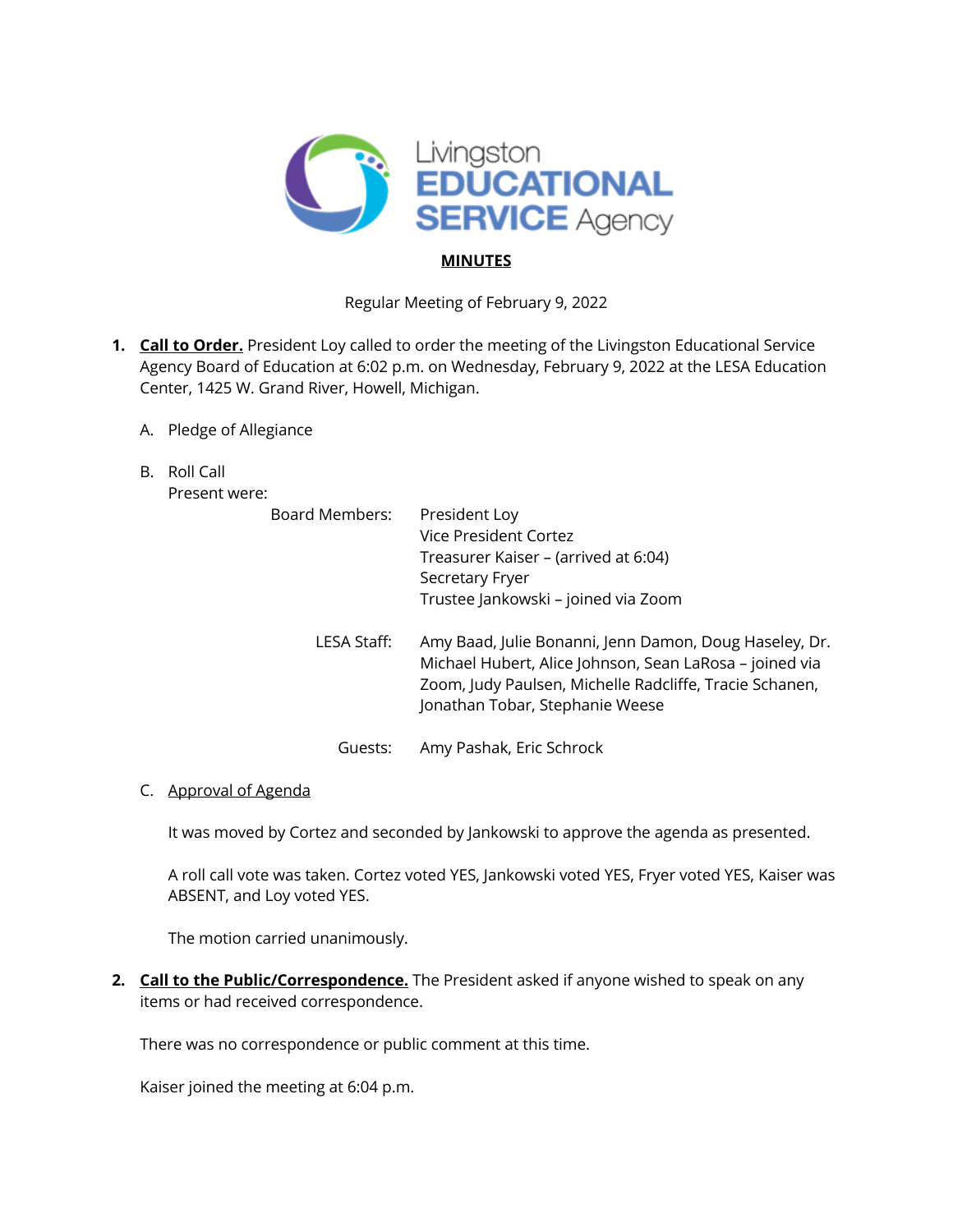Board Minutes – February 9, 2022 Page 2

## **3. Approval of Consent Agenda**

It was moved by Cortez and seconded by Fryer to approve the Consent Agenda.

A roll call vote was taken. Cortez voted YES, Fryer voted YES, Jankowski voted YES, Kaiser voted YES, and Loy voted YES.

The motion carried unanimously.

- A. Personnel Board Report The Personnel Board Report was presented for approval.
- B. Approval: Financial Information The following financials were presented for approval:
	- Check Register of December 2021
	- Purchase Card Transactions of December 2021
	- ACH Transactions of October 2021
	- ACH Transactions of November 2021
	- ACH Transactions of December 2021
	- Quarterly Finance Report of October-December 2021
- C. Approval: Minutes

The following minutes were presented for approval:

- Regular Board Meeting of January 12, 2022
- Closed Session of January 12, 2022

## **4. Presentation(s).**

- A. Doug Haseley shared some background on the Hope Squad: Peer-2-Peer Suicide Prevention Initiative and introduced Eric Schrock and Amy Pashak from Howell Public Schools, who presented detailed information about the program.
- B. Doug Haseley introduced Amy Baad, Julie Bonanni, and Tracie Shanen, who shared information about Accessibility and Student Utilization of Assistive Technology within the Pathway Programs. They also demonstrated some of the technology and provided hands-on opportunities for the Board members.
- C. Stephanie Weese presented the October-December Financial Report, and Board members thanked her for making the report so understandable.

## **5. Action/Discussion Items**

A. MASB Board of Directors Resolution

The 2022 MASB Board of Directors Election takes place in March. Three candidates are up for a three-year term to represent our region: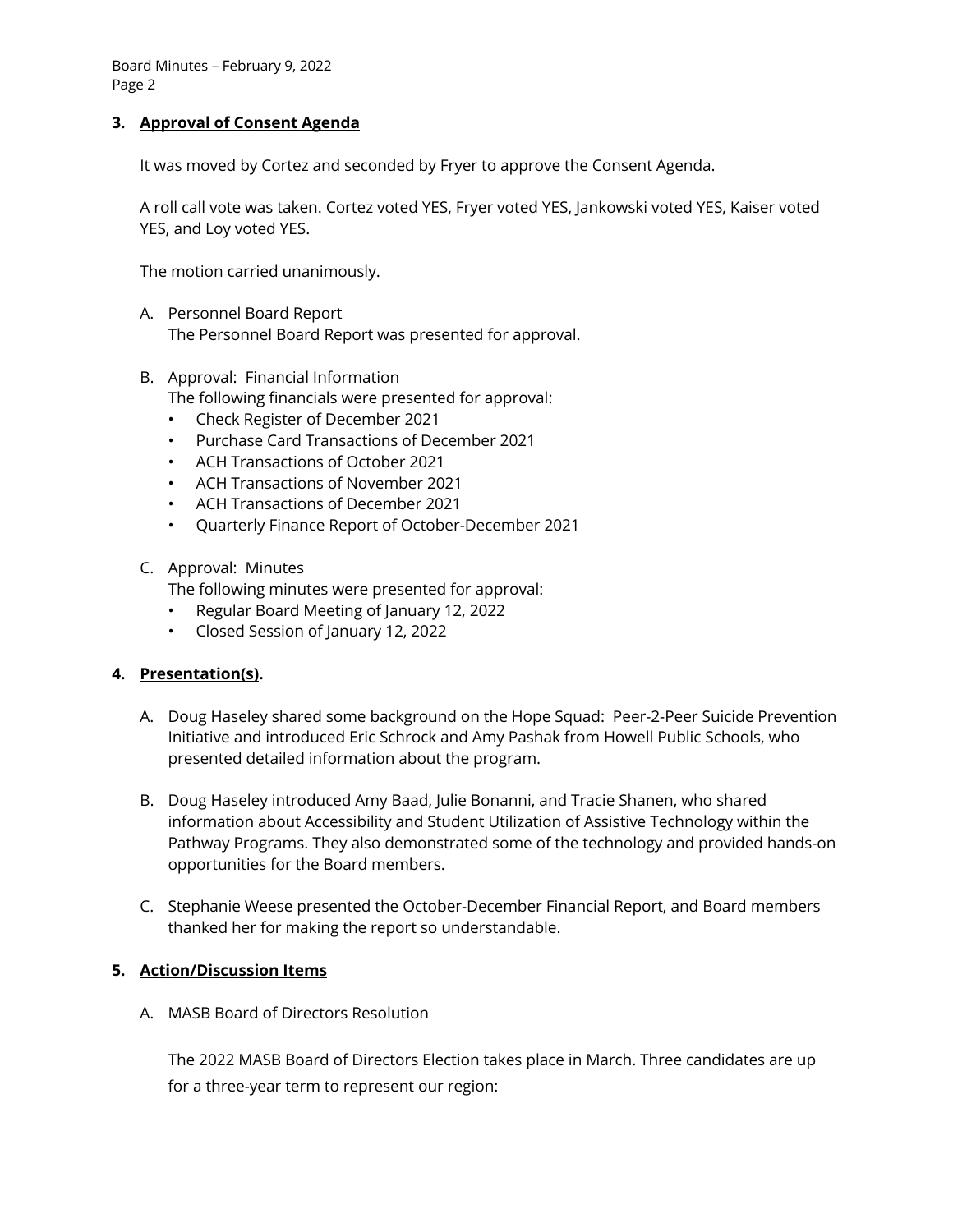- Guillermo Lopez, Lansing School District\*
- Susan Marlin-Zeilser, Monroe Public Schools
- Michael McVey, Saline Area Schools
- *\* = Incumbent*

Candidate information was sent to the Board. Once the Board determines which candidate it wishes to vote for, the superintendent secretary will submit the ballot.

It was moved by Fryer and seconded by Cortez that the Board vote for Michael McVey to represent our region for a three-year term on the MASB Board of Directors.

A roll call vote was taken. Fryer voted YES, Cortez voted YES, Jankowski voted YES, Kaiser voted YES, and Loy voted YES.

The motion carried unanimously.

B. Custodial Services

As shared at the January 2022 meeting, the Agency's contract with Work Skills to provide custodial services to Pathway, the specialized bus garage and the Education Center is terminating on February 1<sup>st</sup>. Work Skills provides two full time and three part time custodial staff.

While exploring the various options, it was important to keep the focus on what is best for students, the current custodial staff and the Agency. For the students at Pathway, it is important to keep the building clean and accessible to support their learning. The current part time staff servicing Pathway are meeting those needs, so one of the priorities was to find the best option to retain the staff. The current full-time staff servicing the Education Center are also providing high quality service and providing value to the Agency.

A few of the factors in determining the best option to retain the current staff were:

- The implications of the retirement system.
- Staffing shortages.

The recommendation for custodial services is provided below.

Livingston ESA will employ two full time custodial staff as of February 1, 2022. The two employees will join the Classified group and will be added to the current maintenance and maintenance utility scales as shown below.

| Division III - Operations (2,080<br>hours) | SCALE Step |       |               |       |       |       |
|--------------------------------------------|------------|-------|---------------|-------|-------|-------|
|                                            |            |       | $\mathcal{L}$ | 3     | 4     |       |
|                                            |            |       |               |       |       |       |
| Maintenance/ Lead Custodian                |            | 18.20 | 19.13         | 20.08 | 21.09 | 22.14 |
| Maintenance Utility/Custodian              |            | 17.86 | 18.21         | 18.58 | 18.95 | 19.33 |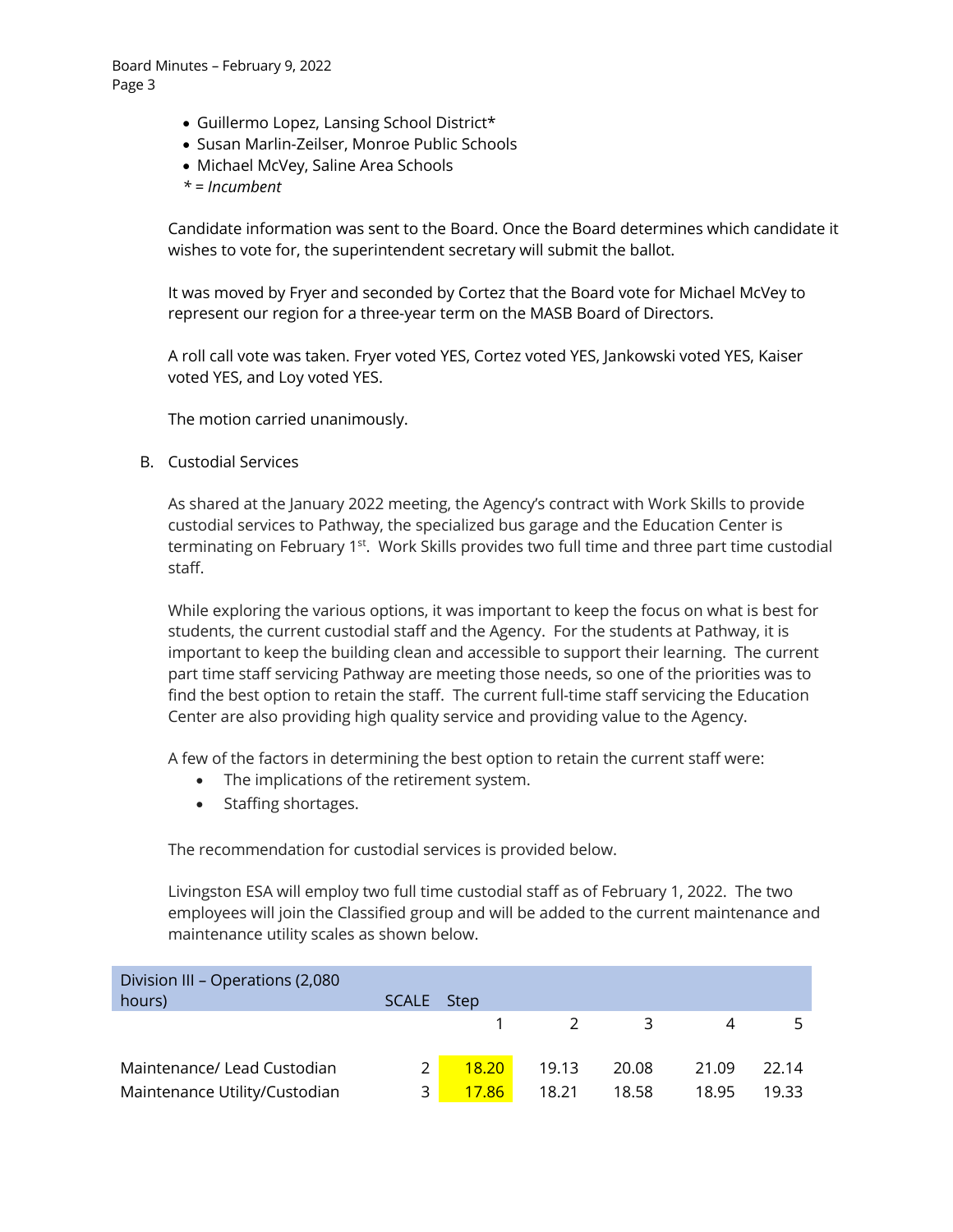The Agency will contract with a local custodial company, The CleaningSmith Service & Supplies, Inc, to provide the part time staffing for Pathway and the bus garage. The two current part time staff will be retained by The CleaningSmith and will continue to provide service at the same high level. The CleaningSmith will fill the vacant position, and already has staff available to accomplish that task. Along with providing the part time staff, they will also provide the supplies needed for the proper cleaning of the buildings. A copy of the contract was provided for the Board to review.

It was moved by Kaiser and seconded by Jankowski that the Board approve the contract with The CleaningSmith Service & Supplies, Inc. as of February 1, 2022. In addition, it is recommended that Livingston ESA hire two full time custodial employees as described.

A roll call vote was taken. Kaiser voted YES, Jankowski voted YES, Fryer voted YES, Cortez voted YES, and Loy voted YES.

The motion carried unanimously.

#### C. Purchase Approval – First Impression Print and Marketing

In accordance with procedures regarding purchases from First Impression Print and Marketing, Board approval is being requested in the amount of \$1,245.81 for 1,000 summer activity calendars for Great Start Livingston parents. First Impression can provide the printing and the z fold option for the calendar. We would like to complete the calendar and have ready to print by late March/early April.

#### Transactions less than \$5,000:

1.Board Vice-President Don Cortez shall provide written disclosure of the transaction to the Board President at least seven days prior to the meeting at which the transaction will be considered for approval by the Board of Education.

2. The Board President shall include the disclosure in the Agency's Open Meetings Act notices at least 18 hours before the meeting occurs.

3. Approval of the transaction must occur in open session and by two-thirds' vote of the full board (which is all four members, excluding Don Cortez).

4. After the transaction is approved by the Board of Education First Impression Print and Marketing may begin work to fulfill the transaction.

5. After the transaction is successfully completed payment may be made to First Impression Print and Marketing up to the amount approved by the Board of Education.

It was moved by Jankowski and seconded by Kaiser that the Board approve the purchase from First Impression Print and Marketing for summer activity calendars for Great Start Livingston parents in an amount not to exceed \$1,245.81.

A roll call vote was taken. Jankowski voted YES, Kaiser voted YES, Fryer voted YES, Loy voted YES and Cortez ABSTAINED.

The motion carried unanimously.